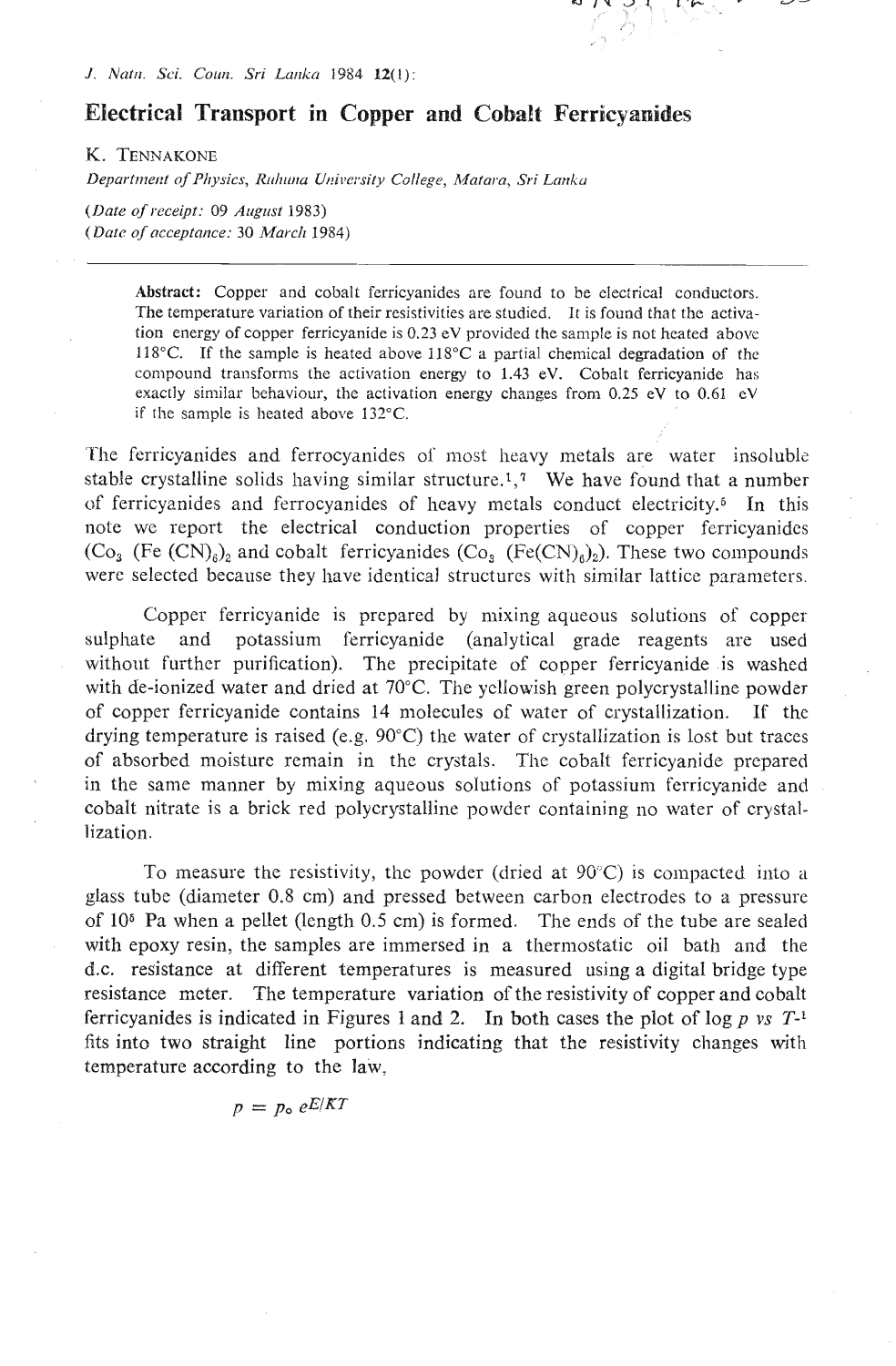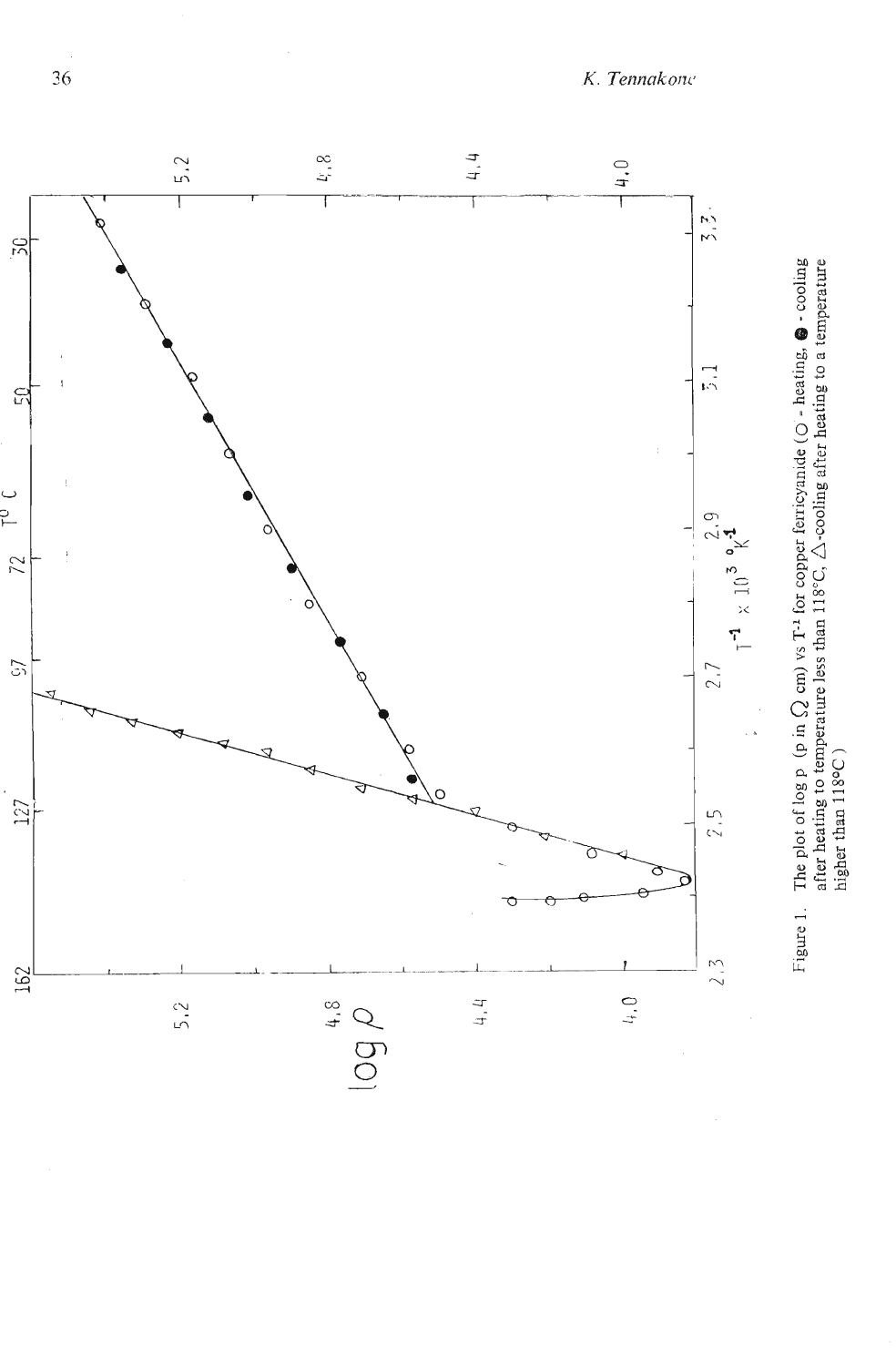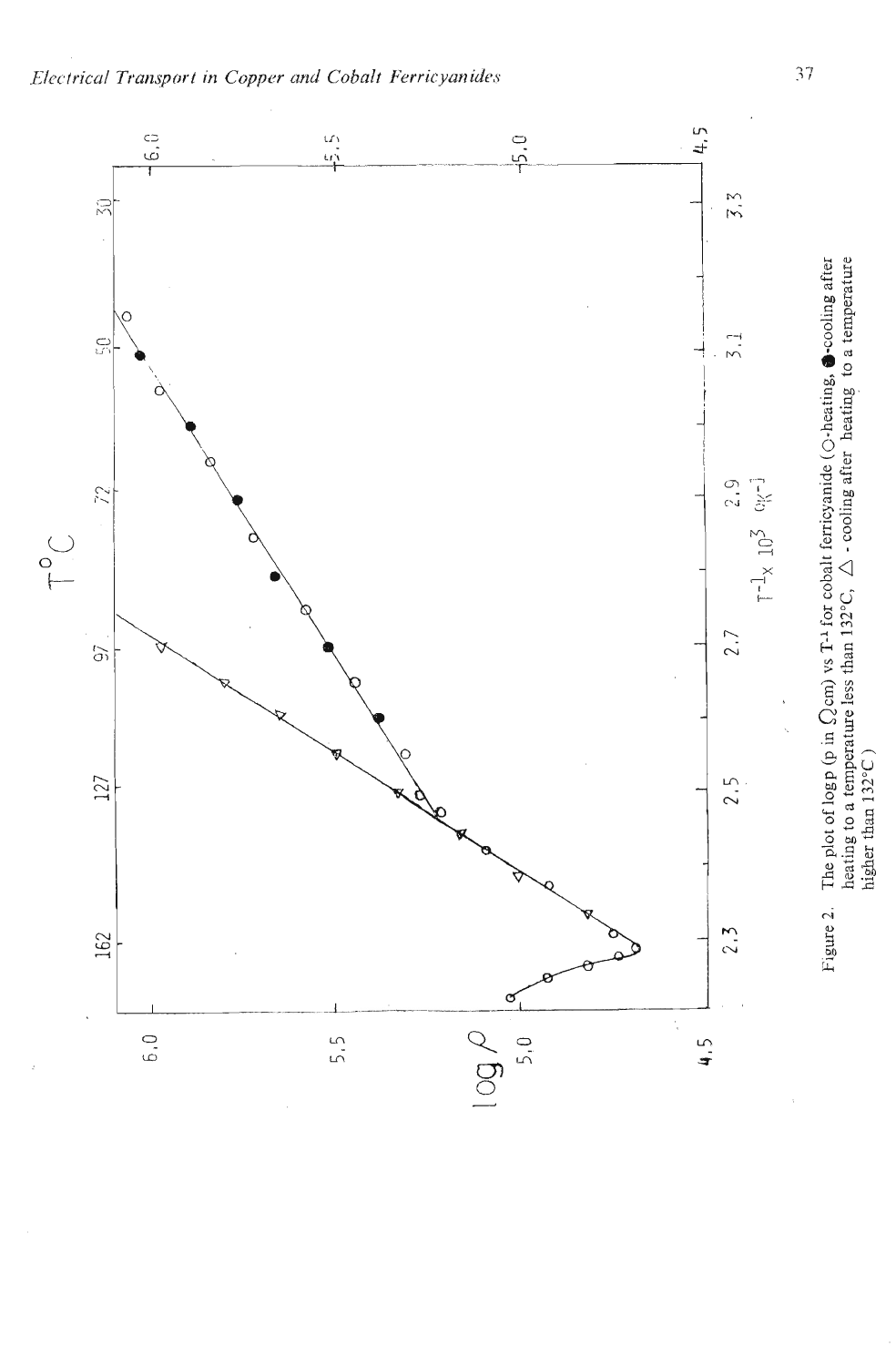In copper ferricyanide the activation energy is  $E=0.23$  *eV* and  $p_0 = 43Q$ cm up to a temperature of  $118^{\circ}$ C. At  $118^{\circ}$ C a transition takes place and in the temperature range 118 - 138°C, E and p<sub>a</sub> takes the value 1.43  $eV$  and  $2 \times 10^{-14}$  Qcm respectively. If the sample is allowed to cool before it had reached  $118^{\circ}$ C, the temperature variation of resistivity follows the same path as on heating. However, if the sample is allowed to cool once T has exceeded  $118^{\circ}$ C, the second path, i.e. one corresponding to  $E=1.43$  *eV* and  $p_0=2 \times 10^{-14}$  Q cm is followed at all temperatures (Figure 1). The transition at 118°C seems to be due to a partial degradation of the compound.

The related compound cobalt ferricyanide shows an exactly similar behaviour The plot of log p vs T<sup>-1</sup> has two straightline portions with  $E=0.25 eV$ ,  $p_1 = 1.4 \times$ 10<sup>2</sup> Ocm and  $E=0.67$  eV,  $p_0 = 4.2 \times 10^{-3}$  Ocm. The transition temperature in this case is 132°C. Until a temperature of 132°C is reached, the resistivity varies as in (1) with  $E=0.25$  eV and  $p=4.2\times10^2$  Q cm. If the sample is allowed to cool before the transition temperature,  $p$  varies along the same path, which it had followed during heating. However, if the sample is heated beyond the transition temperature of 132°C, the resistivity changes along the second path (i.e. one corresponding to  $E=0.61$  eV,  $p_0 = 4.2 \times 10^{-3}$  Qcm upon cooling). The transition here again is probably due to partial degradation of the compound.

Heavy metal ferricyanides generally undergo thermal decomposition into carbon, metallic carbides and cyanogen.6 The decomposition temperature of copper and cobalt ferricyanides are respectively 138°C and **163.7"C.** Carbon and metallic carbides can be identified in the decomposition products. However, it is possible that partial decomposition occurs at much lower temperatures. Even minute quantities of degradation products introduced as impurities into the lattice drastically change the conductivity characteristics.

The observed temperature variation of the resistivity<sup>3</sup> of copper and cobalt ferricyanides suggest that in both these substances the conductivity is electronic (electrons or holes). When large direct currents are passed through this layers of these materials for long intervals of time, no changes in conductivity characteristics are observed, indicating that ionic conduction<sup>2</sup>,<sup> $4$ </sup> is negligible or absent (this remains true even when the transition temperature is exceeded). The details of the crystal structure of copper and cobalt ferricyanides is not rcported in litersture to the knowledge of the authors. However, the crystal structure of several ferrocyanides and the Prussian blue group of ferricyanides is well studied.<sup>1</sup>,<sup>7</sup> All these substances have similar cubic structures with face centred arrangement of  $Fe(CN)$ , groups.<sup>1</sup>,<sup>7</sup>